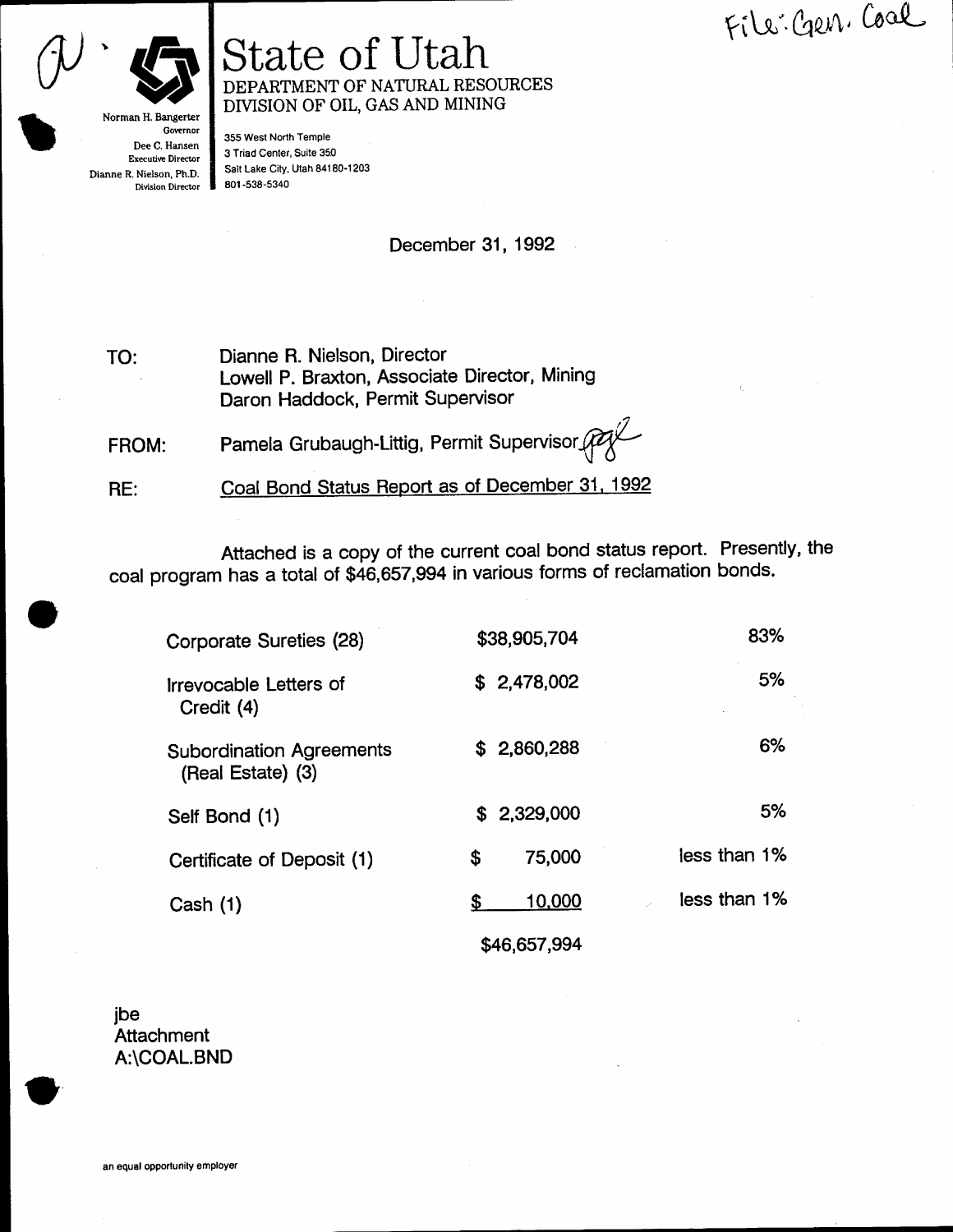| Page 1                                                                  |                                    |                                             |                               |                               |                                                                                                                                                       |                                         |                                |                                                                | As of December 31, 1992                                                                                                                                                |
|-------------------------------------------------------------------------|------------------------------------|---------------------------------------------|-------------------------------|-------------------------------|-------------------------------------------------------------------------------------------------------------------------------------------------------|-----------------------------------------|--------------------------------|----------------------------------------------------------------|------------------------------------------------------------------------------------------------------------------------------------------------------------------------|
| NAME OF PROJECT<br>Permit Number                                        | Reclamation<br>Agreement<br>(Date) | <b>Disturbed</b><br>Surface<br><b>Acres</b> | <b>Present Bond</b><br>Amount | <b>Bond Posted</b><br>Type of | Principal Holder*<br>(Best's Rating)<br>1992                                                                                                          | <b>Year Date</b><br>(Ridered)<br>Posted | Cost per<br>Acre               | Issued (5-Yr<br><b>Renewal</b> )<br>Original<br>Permit<br>Date | Comments                                                                                                                                                               |
| Valley Camp of Utah, Inc.<br><b>Belina Mines Complex</b><br>ACT/007/001 | (11/30/89)<br>Yes                  | R                                           | \$2,300,000                   | idered)<br>Surety<br>(Ridere  | 25S100723365 (A)<br>Aetna Casualty &<br>Surety Co.                                                                                                    | 12/7/91                                 | \$29,114                       | (11/17/89)<br>8/24/84                                          | Federal Insurance Company.<br>Changed surety companies<br>Previous bond under<br>12/7/91                                                                               |
| Blackhawk Coal Company<br>Willow Creek<br>INA/007/002                   |                                    | द्भ<br>स्                                   | (\$10,000)<br>(Released)      | Surety<br>(Released)          | Safeco Insurance Co.<br>#5615354 (A++)                                                                                                                | (7/30/90)<br>7/12/84                    | \$2381                         | 12/24/84                                                       | released 7/30/90; Final bond<br>\$91,550 8/13/85) \$2,585,609<br>Original Posted; (Released<br>released 8/24/92                                                        |
| Amax Coal Industries<br>Castle Gate Mine<br>ACT/007/004                 | (2/5/86)<br>yes                    | 134.5                                       | \$2,683,603                   | Surety                        | Insurance Company<br>$#929-80-55(A+)$<br>National Fire<br>Hartford                                                                                    | 1/31/86                                 | \$19,952<br>Permit<br>Transfer | (12/24/90)<br>12/24/84                                         |                                                                                                                                                                        |
| Coastal States Energy<br><b>ACT/007/005</b><br><b>Skyline Mine</b>      | (12/1/89)<br>Yes                   | 62.41                                       | \$3,180,000                   | Surety                        | United Pacific Ins. Co.<br>#U605244-6 (A-)                                                                                                            |                                         | \$50,953                       | (4/30/87)<br>6/20/80<br>(5/1/92)                               | \$1,850,500 (6/20/89); Bonds<br>added 3/15/90; Rider added<br>Agreement being updated<br>replaced 7/30/90; Rider<br><b>Original Bond Amount</b><br>6/9/92; Reclamation |
| Cyprus Plateau Mining Corp.<br>Star Point Mine<br>ACT/007/006           | (1/4/91)<br>yes<br>Y               | 173.2                                       | \$4,830,000                   | Áel<br>ສັ                     | 64S100208576BCA (A)<br>Aetna Casualty &<br>Surety Co.                                                                                                 | 11/26/85                                | \$27,887                       | (1/28/92)<br><b>(8/7/87)</b>                                   | termination" language 9/91<br>Signed 11/2/90; Ridered<br><b>Reclamation Agreement</b>                                                                                  |
| Cyprus Plateau Mining Corp.<br>Exploration                              |                                    | Ø                                           | \$50,000                      | ٩ě<br>ສັ                      | 64S100767004BCA (A)<br>Aetna Casualty                                                                                                                 | 9/21/92                                 |                                |                                                                | Exploration Project                                                                                                                                                    |
| Sunnyside Coal Company<br>Sunnyside Mine<br><b>ACT/007/007</b>          | (12/11/89)<br>Contract             | 287.4                                       | \$2,639,088                   | Combination                   | for Undisturbed Land<br>First National Bank.<br>First Deed of Trust<br>Agreement 8/28/89<br>and Water Rights;<br>\$75,000 at Zions<br>C.D. issued for | 8/31/89                                 | \$9,183                        | (1/6/91)<br>1/6/86                                             | <b>Transferred from Kaiser Coal</b><br>Escrow Agreement Finalized<br>6/90 3/13/89 Active Status;<br>Co. 5/26/89                                                        |

COAL BONDS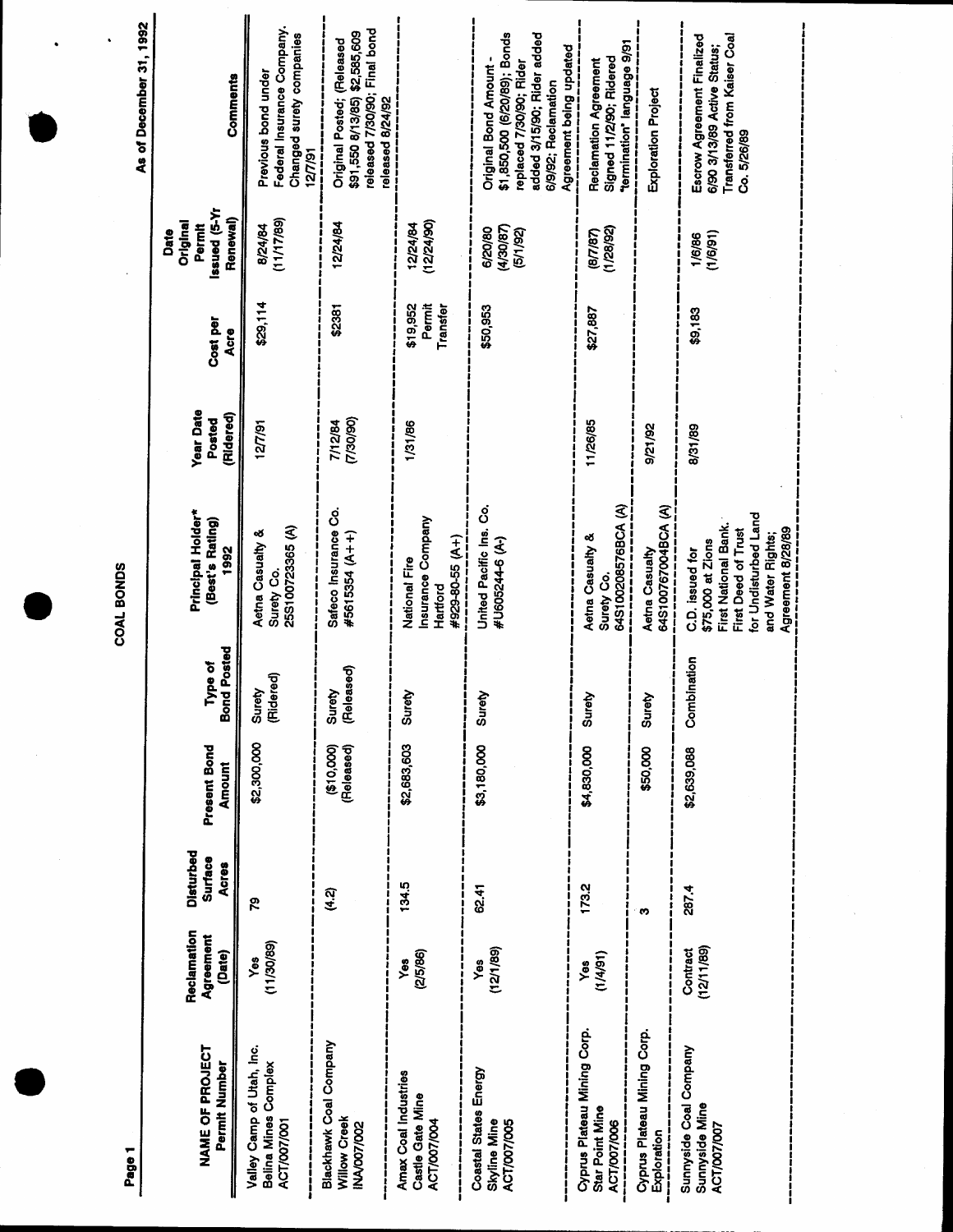| Page 2                                                                  |                                    |                                             |                            |                                    | י<br> <br> <br> <br>                                                                                               |                                              |                                               |                                                               | As of December 31, 1992                                                                         |
|-------------------------------------------------------------------------|------------------------------------|---------------------------------------------|----------------------------|------------------------------------|--------------------------------------------------------------------------------------------------------------------|----------------------------------------------|-----------------------------------------------|---------------------------------------------------------------|-------------------------------------------------------------------------------------------------|
| NAME OF PROJECT<br>Permit Number                                        | Reclamation<br>Agreement<br>(Date) | <b>Disturbed</b><br><b>Surface</b><br>Acres | Present Bond<br>Amount     | <b>Bond Posted</b><br>Type of      | Principal Holder*<br>(Best's Rating)<br>1992                                                                       | <b>Year Date</b><br>(Ridered)<br>Posted      | Cost per<br>Acre                              | <b>Issued</b> (5-Yr<br>Renewal)<br>Original<br>Permit<br>Date | Comments                                                                                        |
| Kaiser Coal Corp.<br>Sunnyside Mine<br>ACT/007/007                      | Special                            |                                             | $($ \$3,397,349)           |                                    | 2/13/87; Agreement<br>Transferred to SRS<br>Replaced by SRS<br>with SRS 3/9/89;<br><b>Filed Chapter 11</b><br>Bond | 1/6/86                                       |                                               |                                                               |                                                                                                 |
| Sage Point-Dugout Canyon<br>REV/007/009<br>Sunedco                      |                                    | Disturbanc<br>ş<br>$\bullet$                | (\$611,875)<br>(Released)  | Surety<br>(Released)               | Federal Insurance Co.<br>#8090-86-10 (A++)                                                                         | 12/8/80                                      | 5/19/87 No<br>Bond<br>released<br>disturbance | <b>Revoked</b> )<br>(Pernit<br>5/19/87                        |                                                                                                 |
| Hiawatha Mines Complex<br>U.S. Fuel Co.<br>ACT/007/011                  | Special                            | 88                                          | \$1,450,000<br>\$2,329,000 | If Bond<br>Surety<br>Self Bo       | Insurance Company of<br>DOGM and OSM<br>K01733369 (A-)<br>North America                                            | 12/16/86<br>4/15/83                          | \$13,031                                      | (3/13/92)<br>3/13/87                                          |                                                                                                 |
| Wellington Prep. Plant<br>ACT/007/012<br>Kaiser Coal Corp.              | Yes                                | 356                                         | (\$4,360,775)              | Self-Bond                          | 2/13/87; Replaced by<br>Division of Oil, Gas<br>and Mining; Filed<br>Genwal ILOC<br>Chapter 11                     | Transferred<br>10/10/89<br>1/31/86<br>Permit | \$12,249                                      | 12/10/84                                                      | Bankrupt                                                                                        |
| Castle Valley Resources<br>Wellington Prep. Plant<br><b>ACT/007/012</b> | (8/16/91)<br>Yes                   | 356                                         | \$2,591,000                | Surety                             | Safeco Insurance Co.<br>#5612986 (A++)                                                                             | 10/26/89                                     | \$7,278                                       | (12/10/89)                                                    | 10/10/89; Permit Transfer to<br>Permit Transfer to Genwal<br>Castle Valley Resources<br>12/5/91 |
| Geneva (Horse Canyon<br>Kaiser Coal Corp.<br>ACT/007/013<br>Mine)       |                                    | ន                                           | (618,649)                  | Self Bond                          | and Mining, and OSM<br>Division of Oil, Gas                                                                        | Chapter 11<br>2/13/87<br>Filed               | \$18,373                                      |                                                               | Transferred from U.S. Steel<br>11/4/85                                                          |
| Horse Canyon Mine<br>Kaiser Coal Corp.<br>ACT/007/013                   |                                    | ន                                           | (61, 359, 600)             | Irrevocable<br>Letter of<br>Credit | Bank No. PG632732<br>Chase Manhattan                                                                               | 4/12/90                                      | 27,192                                        |                                                               | Released by OSM 1/26/91;<br>DOGM 1/27/91                                                        |

COAL BONDS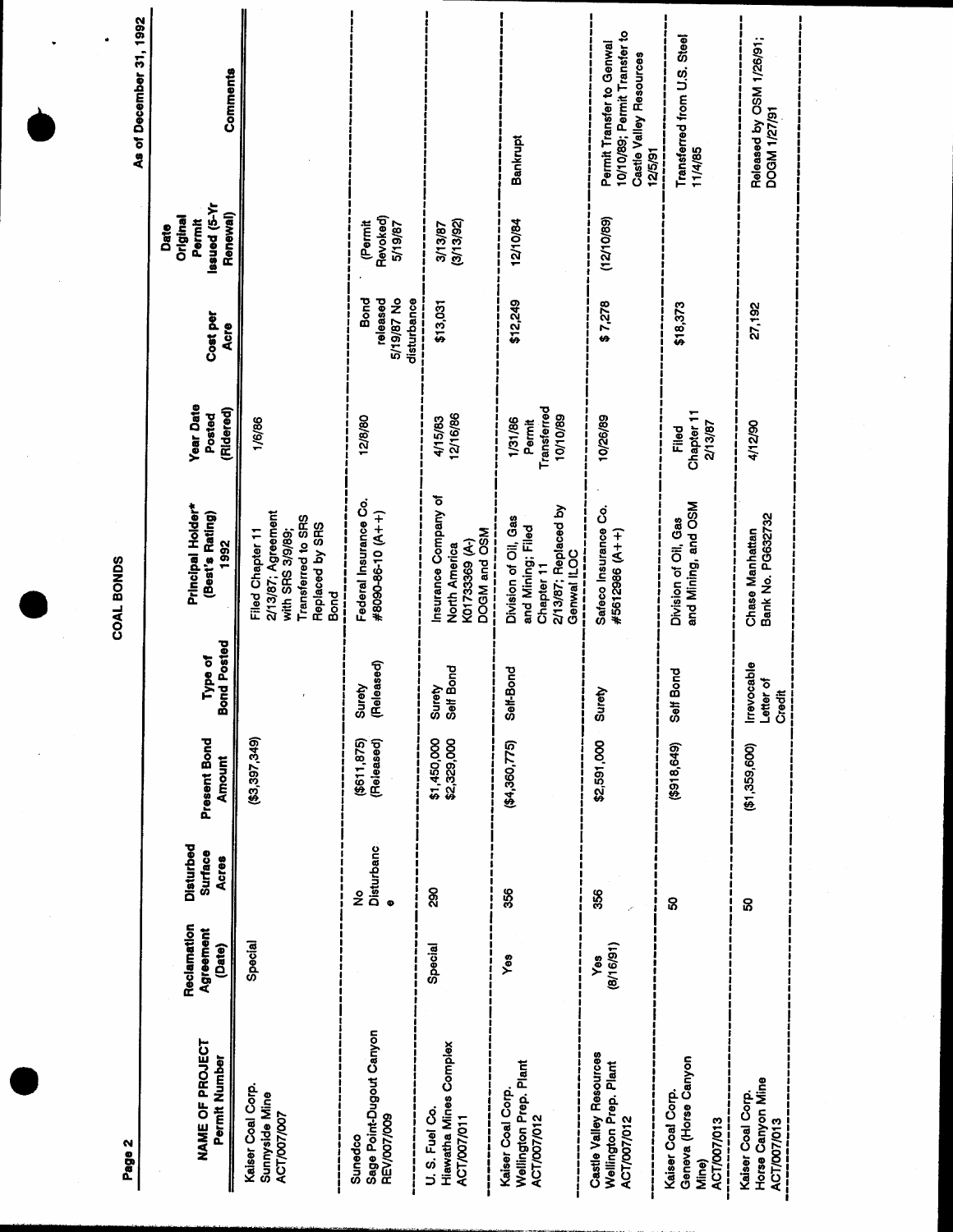|                                                                      |                                    |                                             |                         |                                             |                                                                                                                        |                                                |                  |                                                        | As of December 31, 1992                                                                                                                                      |
|----------------------------------------------------------------------|------------------------------------|---------------------------------------------|-------------------------|---------------------------------------------|------------------------------------------------------------------------------------------------------------------------|------------------------------------------------|------------------|--------------------------------------------------------|--------------------------------------------------------------------------------------------------------------------------------------------------------------|
| NAME OF PROJECT<br>Permit Number                                     | Reclamation<br>Agreement<br>(Date) | <b>Disturbed</b><br>Surface<br><b>Acres</b> | Present Bond<br>Amount  | <b>Bond Posted</b><br>iype of               | Principal Holder*<br>(Best's Rating)<br>1992                                                                           | <b>Year Date</b><br><b>Ridered</b> )<br>Posted | Cost per<br>Acre | Issued (5-Yr<br>Renewal)<br>Original<br>Permit<br>Date | Comments                                                                                                                                                     |
| Intermountain Power Agency<br>Horse Canyon Mine<br>ACT/007/013       | (7/3/90)<br>Yes                    | ន                                           | \$1,950,002             | Irrevocable<br>Letter of<br>Credit          | <b>Zions First National</b><br><b>Bank</b>                                                                             | 7/2/90                                         | 39,000           | 5/6/91                                                 | PA Acquired Horse Canyon<br>Mine 4/5/90; Permit issued<br>5/6/91; Bond increased<br>5/3/91                                                                   |
| Gordon Creek #2, 7 & 8<br>Mountain Coal Co.<br><b>ACT/007/016</b>    | (8/28/89)<br>Yes                   | 17.58                                       | \$641,443<br>\$45,900   | Surety<br>Surety                            | #8082-93-00 (A-)<br>U-62-99-65 (A-)<br><b>United Pacific</b><br>Insurance Co                                           | 11/22/77<br>8/14/87                            | \$39,098         | (8/28/89)<br>8/27/84                                   | Ridered "termination"<br>18nguage 9/91                                                                                                                       |
| Gordon Creek #3 & #6<br>Mountain Coal Co.<br>ACT/007/017             | ş                                  | 17.3                                        | \$138,400               | Surety                                      | U-629895 (A-) Phase<br>Effective 6/26/87<br>Ridered 7/13/87<br><b>-Bond Release</b><br>United Pacific<br>Insurance Co. | 9/19/86<br>7/13/87                             | \$8,000          | (11/13/91)<br>9/19/86                                  | Original Bond Amount<br>\$346,000                                                                                                                            |
| Soldier Creek Coal Co.<br>Soldier Canyon Mine<br><b>ACT/007/018</b>  | (5/2/91)<br>Yes                    | <b>22.80</b>                                | \$3,238,000             | Surety                                      | Federal Insurance Co.<br>#8107-37-63 (A++)<br>Rider                                                                    | (5/91)<br>9/87                                 | 142,018          | 6/10/85<br>(2/3/92)                                    | Increased from \$577,000<br>conjunction with renewal<br>5/2/91; Increased in                                                                                 |
| <b>Andalex Resources</b><br>Centennial Project<br><b>ACT/007/019</b> | (7/6/90)<br>Yes                    | 34,2                                        | \$381,839<br>\$699,000  | <b>Auans</b>                                | Utica Mutual Insurance<br>#34593 (A) &<br>SU1354086                                                                    | 5/16/83<br>(7/3/90)                            | \$31,603         | 3/3/87)<br>(1/3/92)<br>1/4/82                          | ncreased to \$1,080,839 on<br>7/3/90                                                                                                                         |
| North American Equities<br>Blazon #1 Mine<br>REC/007/021             | $\frac{9}{2}$                      | $\frac{5}{1}$                               | \$38,000<br>(Forfeited) | rrevocable<br>of Credit<br>S43865<br>Letter | <b>United Bank</b><br>of Denver                                                                                        | 5/5/89                                         | \$25,333         | 11/12/85                                               | Bank replaced 2/91; Amount<br>5/24/91-Cashier's Check to<br><b>LOC</b> with First Interstate<br>4/30/91; Bond forfeited<br>reduced from \$48,400<br>Division |
| Mountain Coal Co.<br>ACT/007/022<br>C.V. Spur                        | (8/7/89)<br>yes<br>Y               | 8                                           | \$2,441,745             | Surety                                      | Insurance Company<br>United Pacific<br><b>H-1 U-629894</b>                                                             | 4/22/87                                        | \$15,261         | (8/6/89)<br>8/6/85                                     | Ridered "termination"<br>16/6 eBanBua                                                                                                                        |
|                                                                      |                                    |                                             |                         |                                             |                                                                                                                        |                                                |                  |                                                        |                                                                                                                                                              |

COAL BONDS

Page 3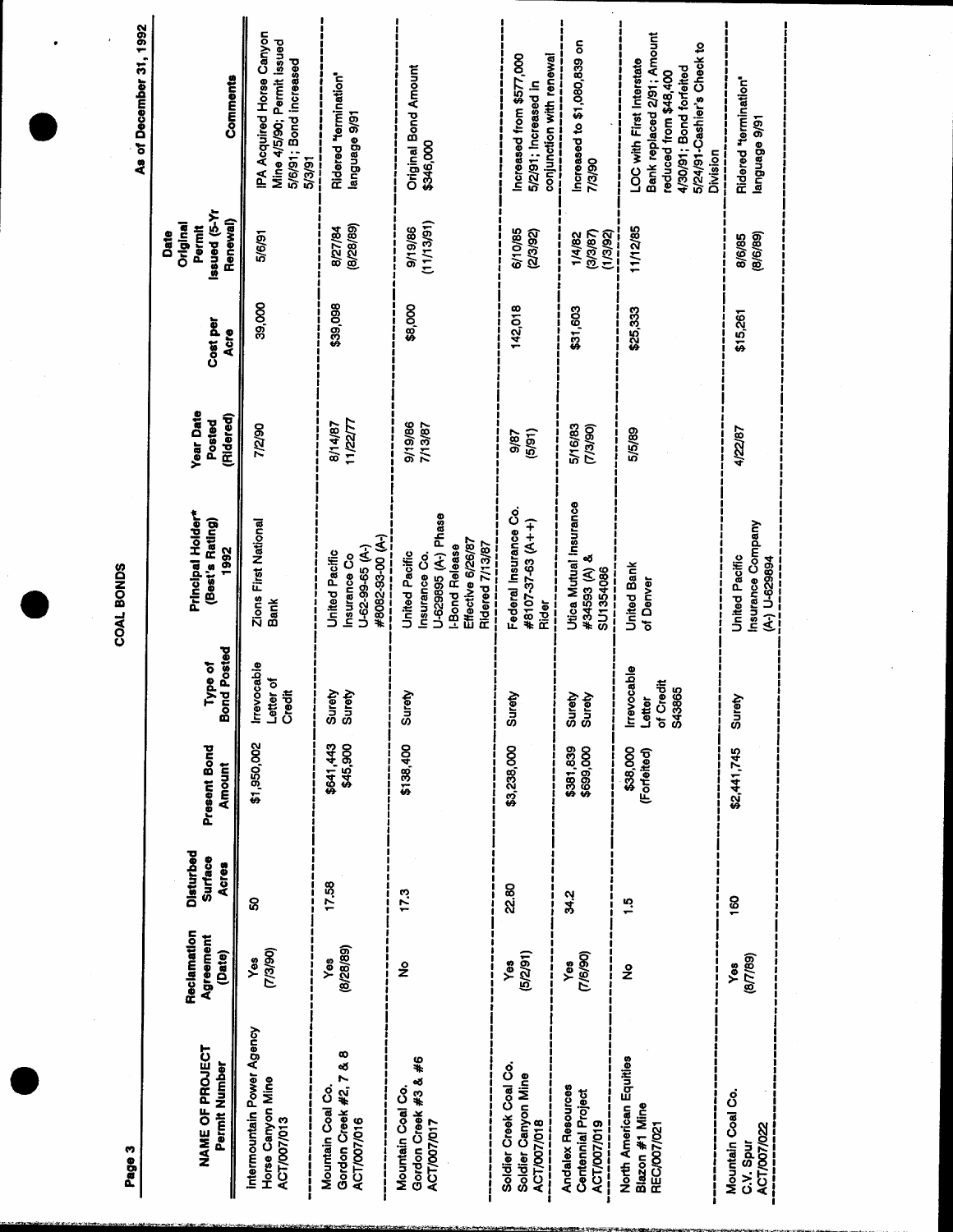Page 4

As of December 31, 1992

| NAME OF PROJECT<br>Permit Number                                                | Reclamation<br>Agreement<br>(Date) | Disturbed<br><b>Surface</b><br><b>Acres</b> | Present Bond<br><b>Amount</b> | <b>Bond Posted</b><br>Type of | Principal Holder*<br>(Best's Rating)<br>1992                                                                  | <b>Year Date</b><br>(Ridered)<br>Posted | Cost per<br>Acre | <b>IX-S) penssi</b><br>Renewal)<br>Original<br>Permit<br>Date | Comments                                                                   |
|---------------------------------------------------------------------------------|------------------------------------|---------------------------------------------|-------------------------------|-------------------------------|---------------------------------------------------------------------------------------------------------------|-----------------------------------------|------------------|---------------------------------------------------------------|----------------------------------------------------------------------------|
| Andalex Resources, Inc.<br>Wildcat Loadout Facility<br>ACT/007/033              | (5/5/89)<br>Š.                     | 8                                           | \$813,795                     | Á9.<br>ສັ                     | Continental Casualty<br>Co. 400776222                                                                         | 12/1/92                                 | \$13,563         | 5/5/89                                                        | Changed from Pittsburgh<br>Replaced ILOC 12/9/92<br>National Bank in 4/92; |
| Soldier Creek Coal Co.<br>Banning Siding<br>ACT/007/034                         | (10/20/88)<br>Š                    | 21.4                                        | \$211,000                     | ξó<br>ສັ                      | #8107-37-63 (A++)<br>Federal Ins. Co.                                                                         | 10/12/88                                | \$9,860          | 10/24/88                                                      |                                                                            |
| Cyprus Plateau Mining Corp.<br><b>Blackhawk Exploration Site</b><br>CEP/007/038 | ş                                  | $\overline{3}$                              | \$50,000                      | Surety                        | 64S100767004BCA (A)<br>Aetna Casualty &<br>Surety Company                                                     | 9/21/92                                 | \$16,129         |                                                               | Exploration Project                                                        |
| Western States Minerals<br>ACT/015/002<br>J.B. King                             | ş                                  | 8                                           | \$126,078                     | Surety                        | #104570 (A+) Phase I<br>Seaboard Surety Co.<br>(effective 5/20/86)<br>Ridered-4/28/86<br><b>Bond Release</b>  | (4/28/86)                               | \$4,503          | (8/13/90)<br>8/13/85                                          | Original Bond Amount<br>\$262,577                                          |
| Mountain Coal Co.<br>Huntington #4<br>ACT/015/004                               | ş                                  | 12.5                                        | \$144,042                     | (Ridered)<br>Surety           | #8082-89-88 (A++)<br>(Phase I-60% bond<br>release effective<br>Federal Ins. Co.<br>11/10/86 rider<br>12/31/86 | (12/12/86)<br>12/12/86<br>4/15/85       | \$1,523          | 4/29/85<br>(4/29/90)                                          | termination" language 9/91<br>Original Bond Amount<br>\$360,102; Ridered   |
| Hidden Valley Coal Co.<br>Hidden Valley Mine<br>REC/015/007                     | ş                                  | 6.7                                         | \$68,606                      | る<br>ສັ                       | Ins. Co. #400 HJ 8041<br>St. Paul Fire & Marine<br>$(A+)$ Phase I bond<br>release effective<br>7/17/88        | 12/30/86<br>(7/17/88)                   | \$10,240         | 1/28/87<br>(1/29/92)                                          | Original Bond Amount<br>\$171,515                                          |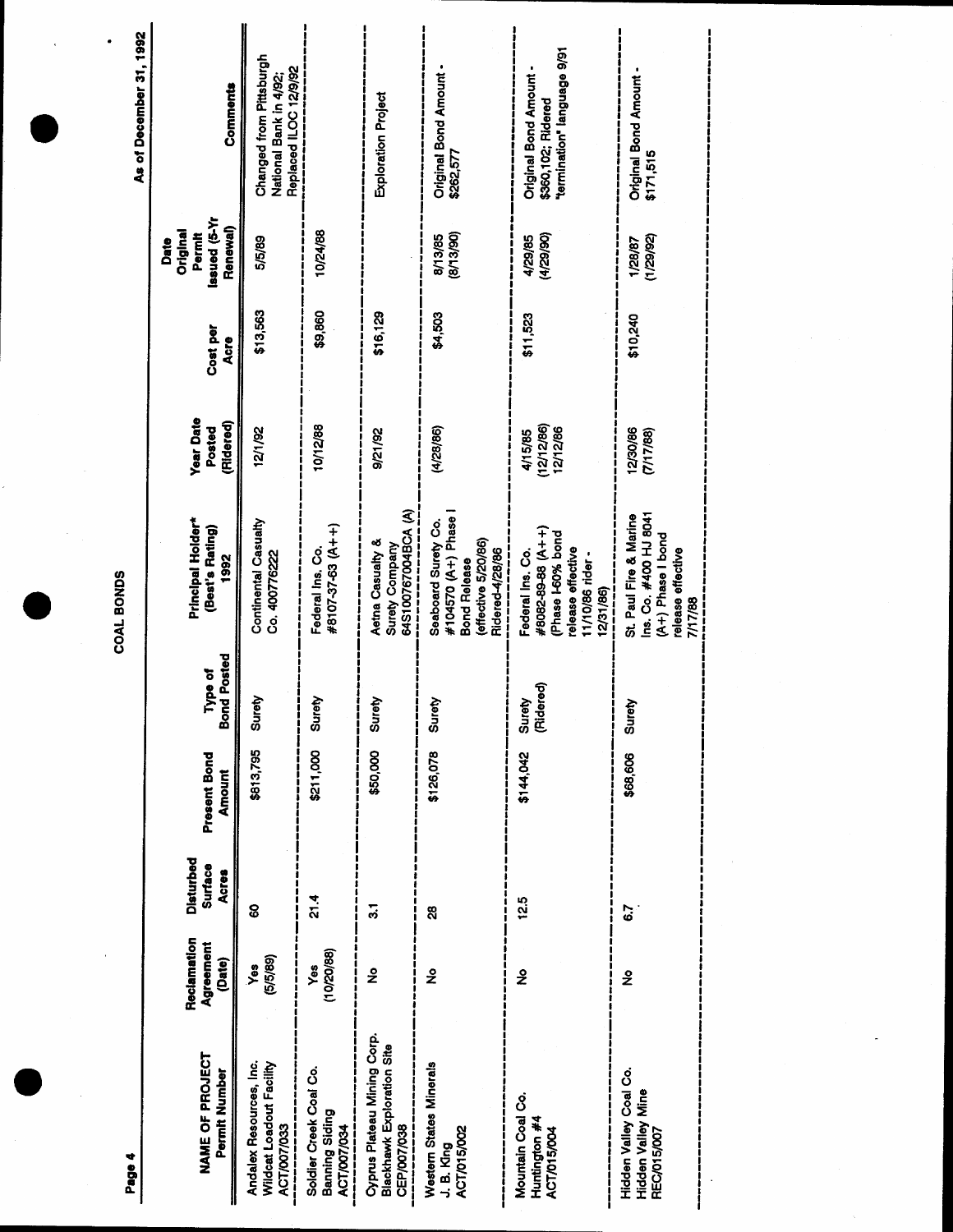| Page 5                                                  |                                    |                               |                                 |                               | COAL BONDS                                                                             |                                         |                  |                                                               | As of December 31, 1992                                                                                                                                                                                                                                                                            |
|---------------------------------------------------------|------------------------------------|-------------------------------|---------------------------------|-------------------------------|----------------------------------------------------------------------------------------|-----------------------------------------|------------------|---------------------------------------------------------------|----------------------------------------------------------------------------------------------------------------------------------------------------------------------------------------------------------------------------------------------------------------------------------------------------|
| NAME OF PROJECT<br>Permit Number                        | Reclamation<br>Agreement<br>(Date) | Disturbed<br>Surface<br>Acres | Present Bond<br><b>Amount</b>   | <b>Bond Posted</b><br>Type of | Principal Holder*<br>(Best's Rating)<br>1992                                           | <b>Year Date</b><br>(Ridered)<br>Posted | Cost per<br>Acre | <b>Issued</b> (5-Yr<br>Renewal)<br>Original<br>Permit<br>Date | Comments                                                                                                                                                                                                                                                                                           |
| Trail Mountain Mine<br><b>ACT/015/009</b><br>PacifiCorp | (10/12/92)<br>yes                  | 9.45                          | \$700,000                       | Surety                        | American Casualty Co.<br>#700819575 (A+)<br>of Reading, PA                             | 9/29/92                                 | 74,074           | (2/21/90)<br>2/21/85                                          | Federal Mine Approval Tract<br>Mountain Coal Company to<br>acres). Transferred from<br>11/23/87; Federal Lease<br>Tract approved 5/15/91;<br>anguage 9/91; Ridered<br>& 2 Transfer effective<br>(from \$463,711 and 8.8<br>disturbance on 4/28/92<br>increased amount and<br>Ridered "termination" |
| Consolidation Coal Co.<br>ACT/015/015<br>Emery Deep     | (8/10/92)<br>yes<br>Y              | 247                           | \$3,454,443 (for<br>mine & prep | Surety                        | Seaboard Surety<br>#188617 (A+)                                                        | 12/11/85<br>(5/3/91)                    | \$13,986         | 6/8/82 &<br>(1/8/91)<br>1/7/86                                | PacifiCorp 11/13/92                                                                                                                                                                                                                                                                                |
| Des-Bee-Dove<br><b>ACT/015/017</b><br>Pacificorp        | (12/13/90)<br>Yes                  | 74.5                          | \$1,837,712                     | Surety                        | American Casualty Co.<br>#926-00-83 (A+)<br>of Reading, PA                             | 1/25/85                                 | \$24,667         | (5/31/91)<br>8/29/85                                          | "termination" language 9/91<br>PacifiCorp 12/90; Ridered<br>New Bond Submitted for                                                                                                                                                                                                                 |
| ACT/015/018<br>Deer Creek<br>Pacificorp                 | (12/13/90)<br>Yes                  | \$                            | \$2,000,000                     | Surety                        | #927-21-58 (A+) Rider<br>American Casualty Co.<br>effective 9/17/92<br>of Reading, PA. | (9/17/92)<br>3/15/85                    | \$35,714         | (27/91)<br>2/7/86                                             | 9/88; Original Bond Amount<br>Waste Rock Storage Added<br>12/90; Ridered "termination"<br>from \$1,724,000 to include<br>amendment changes 9/92<br>language 9/91; Increased<br>Submitted for PacifiCorp<br>- \$1,224,000; New Bond                                                                 |
| Cottonwood/Wilberg<br><b>ACT/015/019</b><br>Pacificorp  | (12/13/90)<br>Yes                  | 66.92                         | \$2,071,098                     | Surety                        | American Casualty Co.<br>#924-98-19 (A+)<br>of Reading, PA.                            | (11/3/89)<br>(6/7/90)<br>6/15/84        | \$30,949         | (7/6/89)<br>7/6/84                                            | 6/7/90 for Waste Rock Site -<br>Amount-\$1,294,522 Ridered<br><b>Termination"</b> language 9/91<br>\$1,586,008 (New Bond<br>Submitted 11/20/90 for<br>Pacificorp with revised<br>amount); Ridered<br><b>Original Bond</b>                                                                          |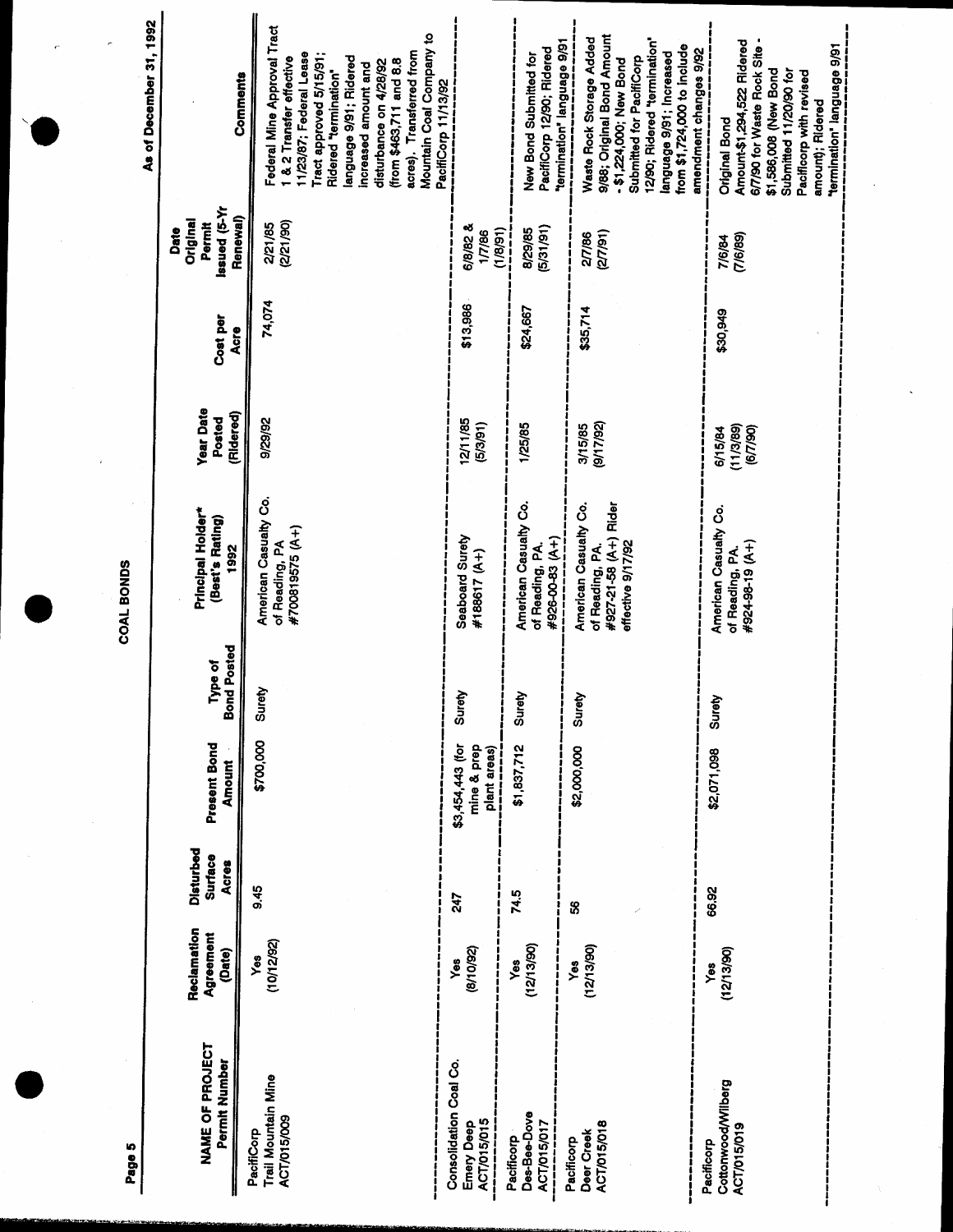As of December 31, 1992

| <b>NAME OF PROJECT</b><br>Permit Number                                                      | Reclamation<br>Agreement<br>(Date) | Disturbed<br>Surface<br><b>Acres</b> | Present Bond<br>Amount | nd Posted<br>Type of<br>နိ                            | Principal Holder*<br>(Best's Rating)<br>1992                  | <b>Year Date</b><br>(Ridered)<br>Posted                                | Cost per<br>Acre | ssued (5-Yr<br>Original<br>Permit<br>Date |                                                                                                                                   |
|----------------------------------------------------------------------------------------------|------------------------------------|--------------------------------------|------------------------|-------------------------------------------------------|---------------------------------------------------------------|------------------------------------------------------------------------|------------------|-------------------------------------------|-----------------------------------------------------------------------------------------------------------------------------------|
| Co-Op Mining Co.<br>Trail Canyon<br>ACT/015/021                                              | ş                                  | ő                                    | \$200,000              | <b>Irrevocable</b><br>Letter of<br>Credit             | West One Bank<br>$#S-557$                                     | 6/15/89                                                                | \$20,000         | <b>Renewal</b> )<br>5/30/89               | Automatically Renewable<br>Comments                                                                                               |
| Co-Op Mining Co.<br>Bear Canyon<br>ACT/015/025                                               | (8/11/89)<br>Yes                   | ë                                    | \$290,000              | <b>Irrevocable</b><br>Letter of<br><b>Credit</b><br>ļ | Capital City Bank<br>#1055                                    | 10/20/92 (for<br>C.W. Mining)<br>Amended<br>10/24/94<br><b>Expires</b> | \$29,000         | (5/20/91)<br>11/1/85                      | <b>Automatically Renewable</b>                                                                                                    |
| Crandall Canyon Mine<br>Genwal Coal Co.<br>ACT/015/032                                       | (6/13/89)<br>Yes                   | 59                                   | \$268,000              | Surety                                                | #4689175 (A++)<br>Safeco Ins. Co.                             | 7/30/90                                                                | \$27,629         | (6/14/89)                                 | Replaced ILOC 7/30/90 with<br>Surety                                                                                              |
| Crandall Canyon Mine<br>Genwal Coal Co.<br>ACT/015/032                                       | ş                                  | $\overline{5}$                       | \$10,000               | £<br>Cas                                              | (Mohrland Loadout)                                            | 7/11/88                                                                | 1,961            |                                           | probably be released<br>Still held but should                                                                                     |
| New Tech Mining Co.<br>Black Jack #1 Mine<br>ACT/019/004<br>(Exploration)                    |                                    | 72                                   | (620, 534.49)          | Account<br>Escrow                                     | Revoked Permit 9/88<br>First Interstate Bank<br>#72-3024-006  | 1/23/84 &<br>12/14/79                                                  | \$4,241          |                                           | Bond forfeited; Division<br><b>Reclamation completed</b><br>preparing reclamation<br>contract to complete<br>reclamation in 1992; |
| Coastal States Energy Co.<br>Convulsion Canyon Mine<br>Southern Utah Fuel Co.<br>ACT/041/002 | (8/26/88)<br>Yes                   | 67.79                                | \$1,690,000            | Surety                                                | U605244-14 (A-)<br><b>United Pacific</b><br>Insurance Co.     | 7/23/92<br>4/12/91                                                     | \$24,930         | (6/20/92)<br>5/19/87                      | <b>Reclamation Agreement</b><br>Ridered 7/23/92<br>November 1992<br>needs updated                                                 |
| Coal Search Corp.<br><b>ACT/041/005</b><br>Knight Mine                                       | ('85 version)<br>Yes               | ទ                                    | \$800,000              | Surety                                                | Seaboard Surety Co.<br>#164898 (A+)                           | 9/16/90                                                                | \$20,000         | 10/31/88                                  | replaced 9/16/90; Phase<br>Federal Ins. Co. Surety                                                                                |
| <b>Summit Minerals</b><br>Blackhawk Mine<br>REV/043/001                                      | ş                                  | ë                                    | \$120,300              | Agreement<br>Subord.                                  | Division (Real Estate in<br>Wallsburg, UT) (Permit<br>Denied) | 6/4/86                                                                 | \$6,332          | Permit Denial<br>2/26/88                  | Bond Release is pending<br>In process of selling<br>collateral bond                                                               |

Page 6